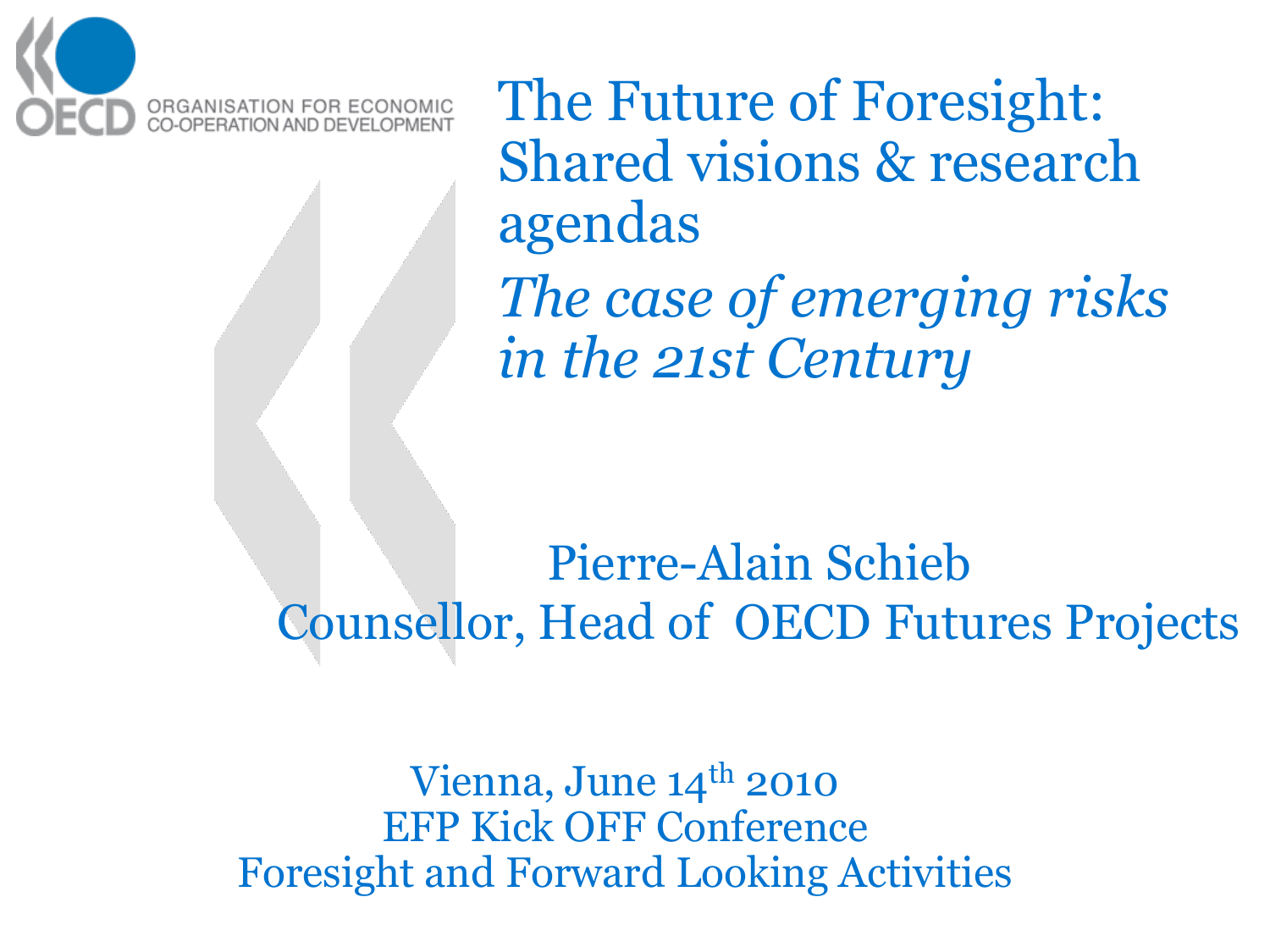# **OECD Countries**

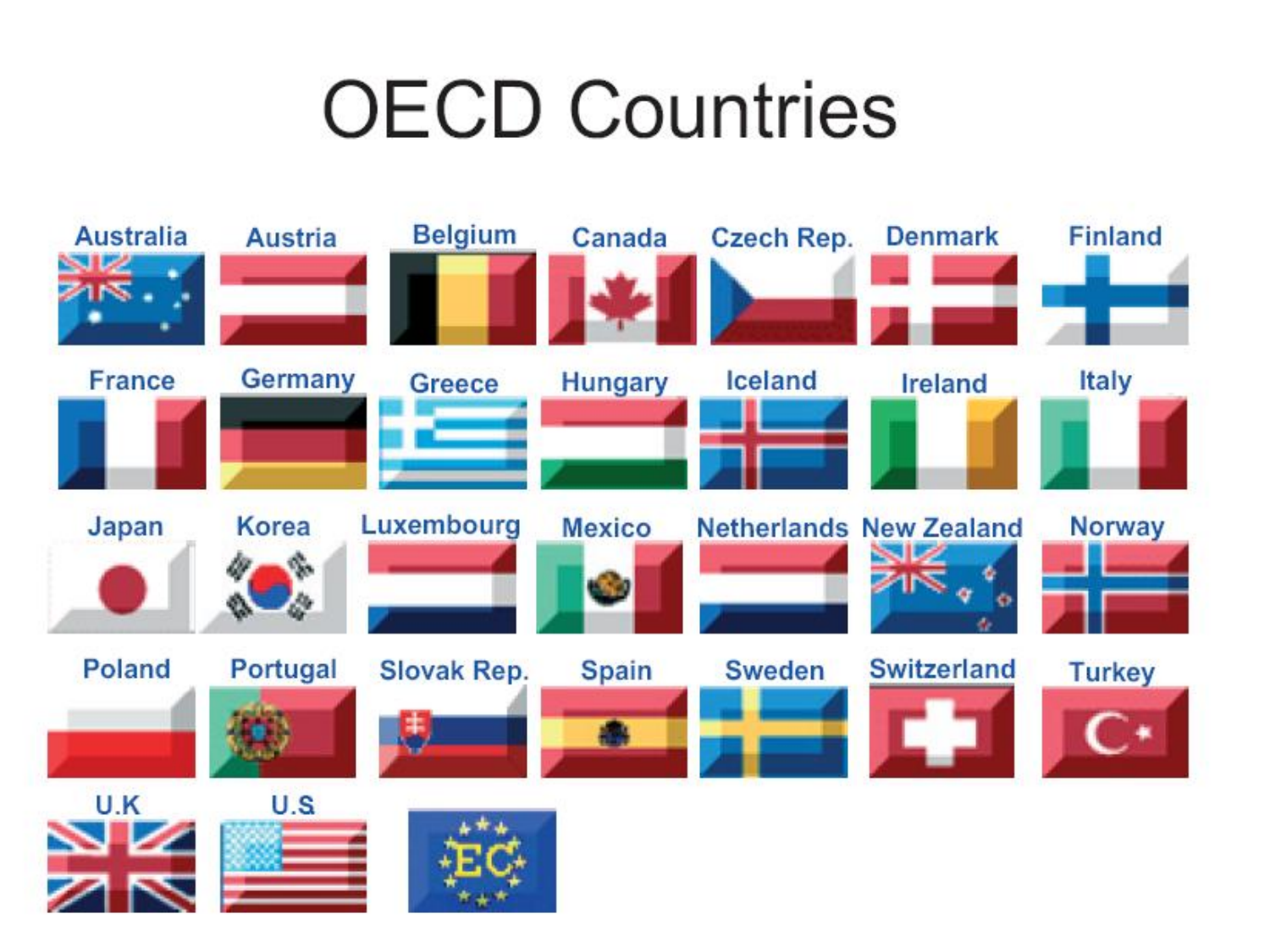# **NEG** Advisory Unit to the Secretary-General

- International Futures Programme
- Identify emerging policy issues
- Strengthen cross-sectoral and cross-Directorate work
- Test new ideas
- Project-based approach, mostly self funded
- Reports to the Secretary-General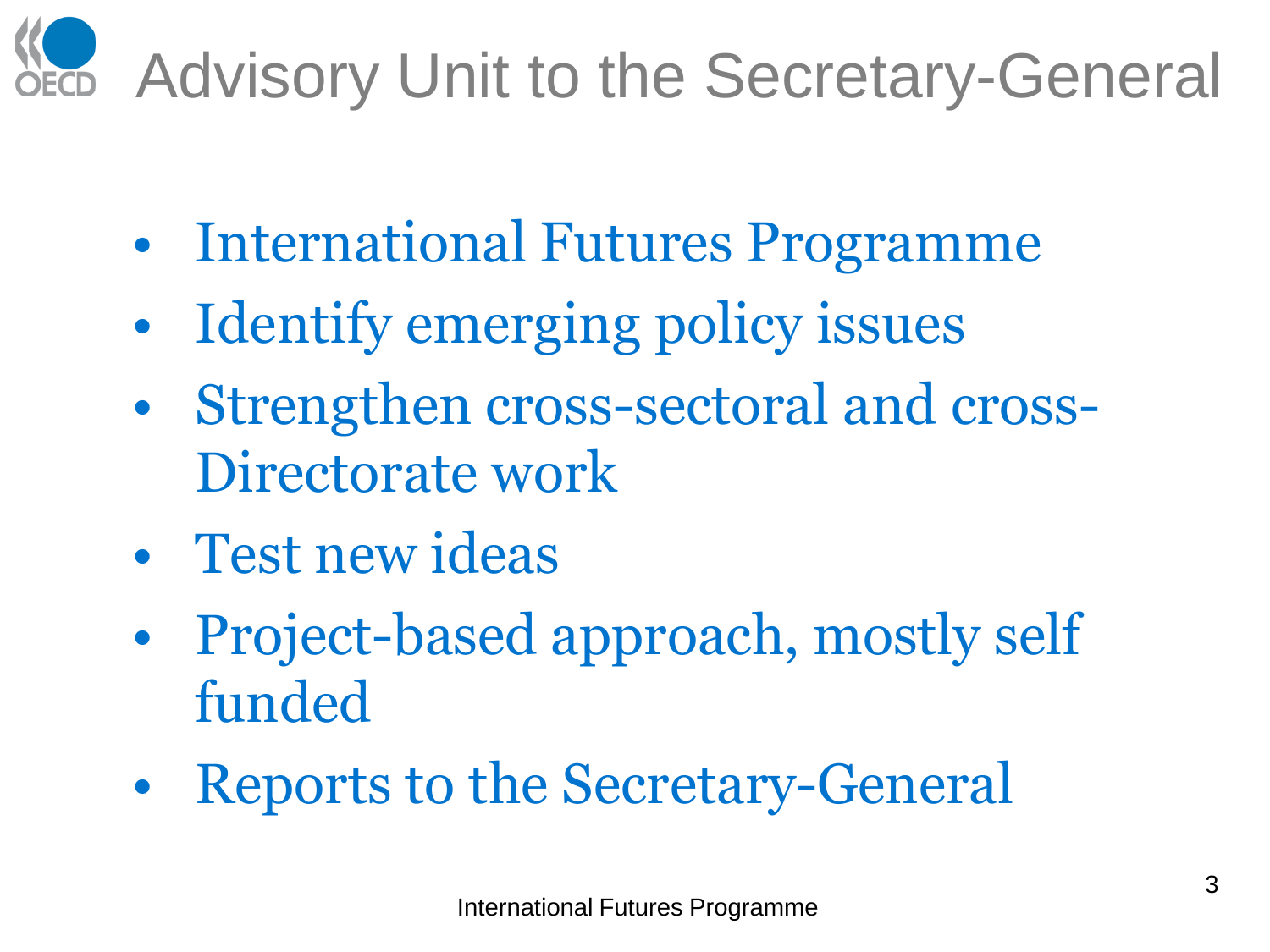

# I- Emerging Risks in the 21st Century Conclusions and Recommendations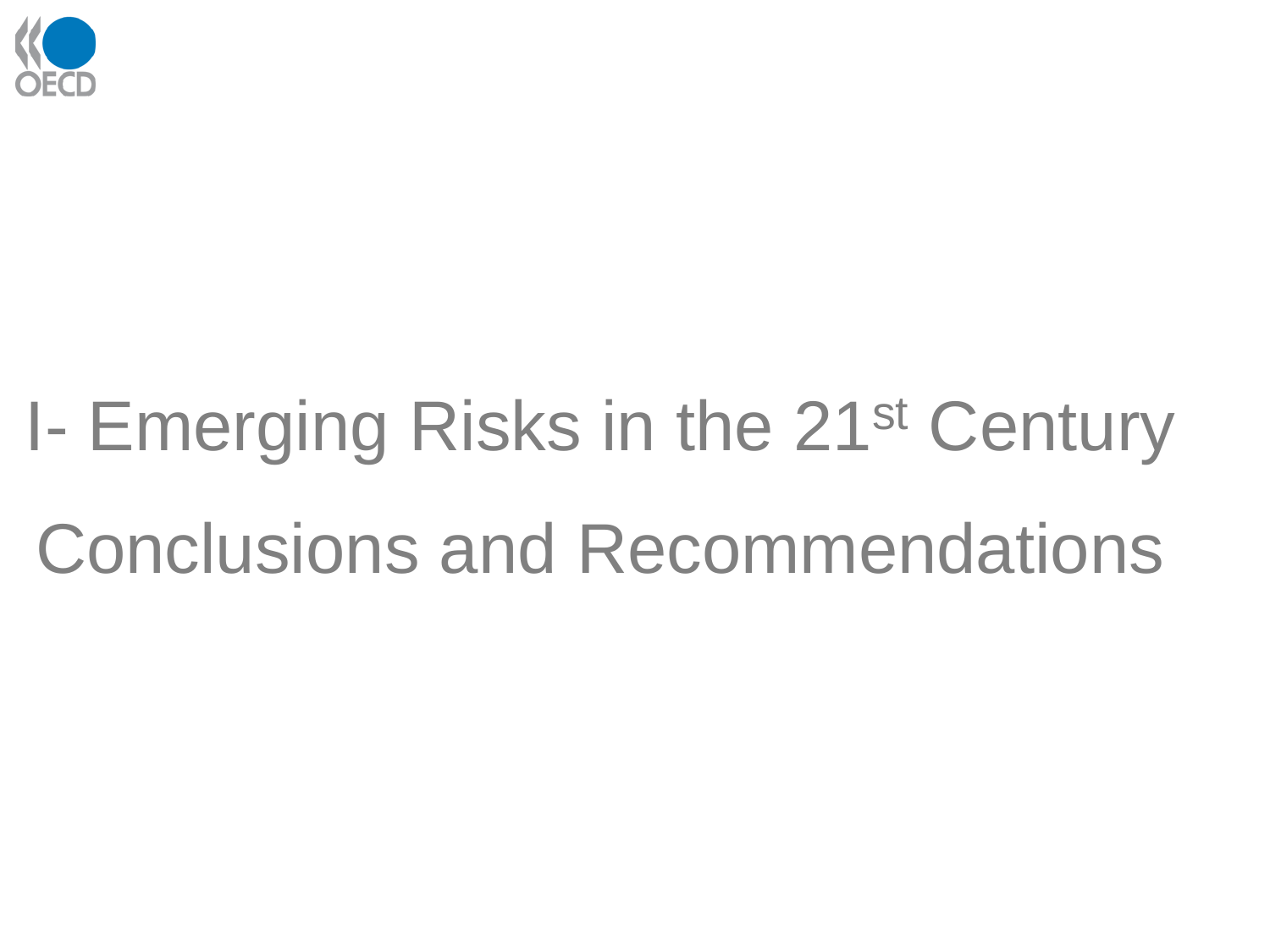

# OECD Publication (2003)



International Futures Programme **5** and the state of  $\sim$  5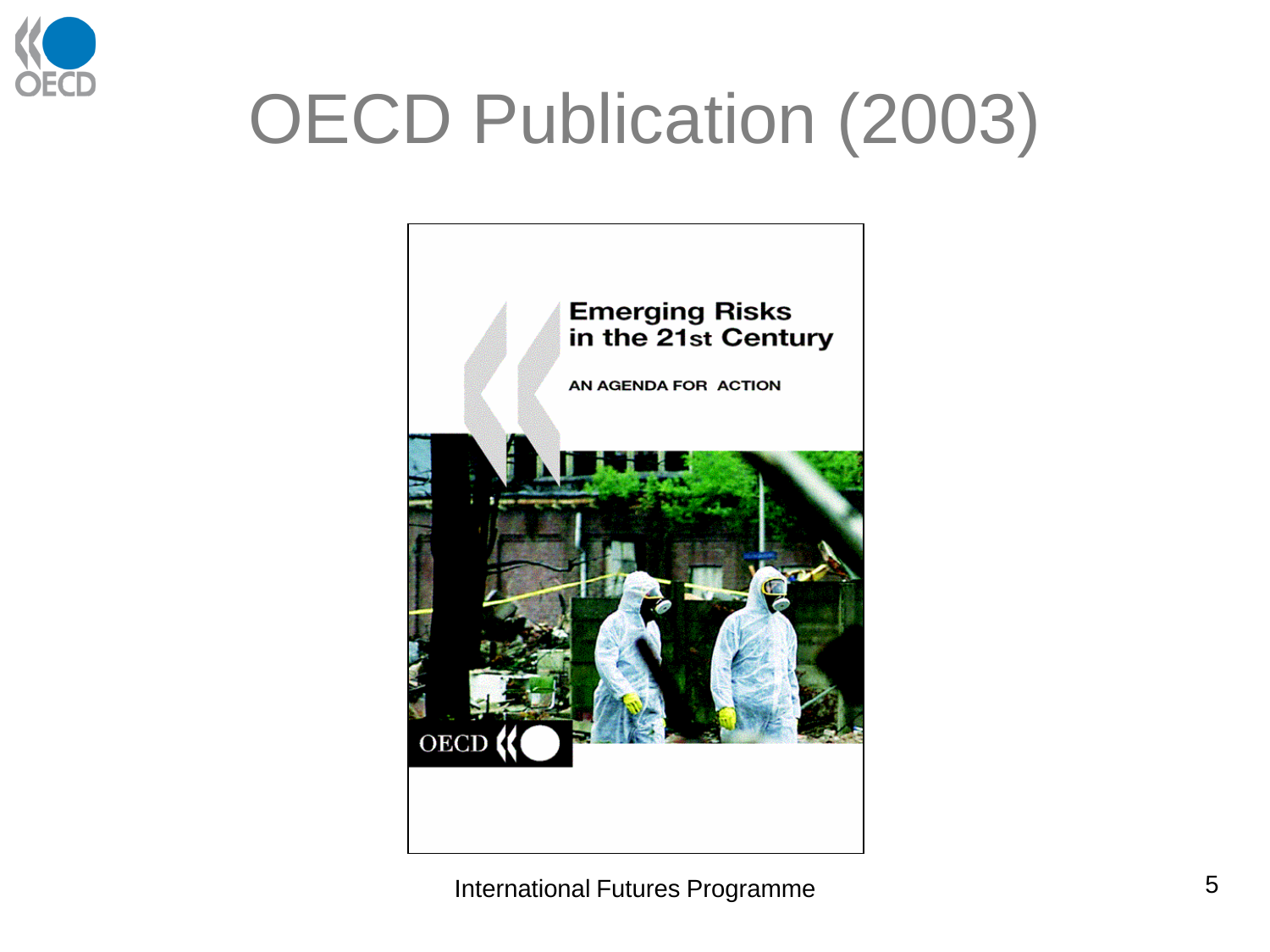

# Major Recommendations

- The findings of the Report have led to a number of recommendations for action, which fall under five major headings:
- Adopt a new policy approach to risk management.
- Develop synergies between the public and the private sectors.
- Inform and involve stakeholders and the general public.
- Strengthen international co-operation.
- Make better use of technological potential and enhance research efforts.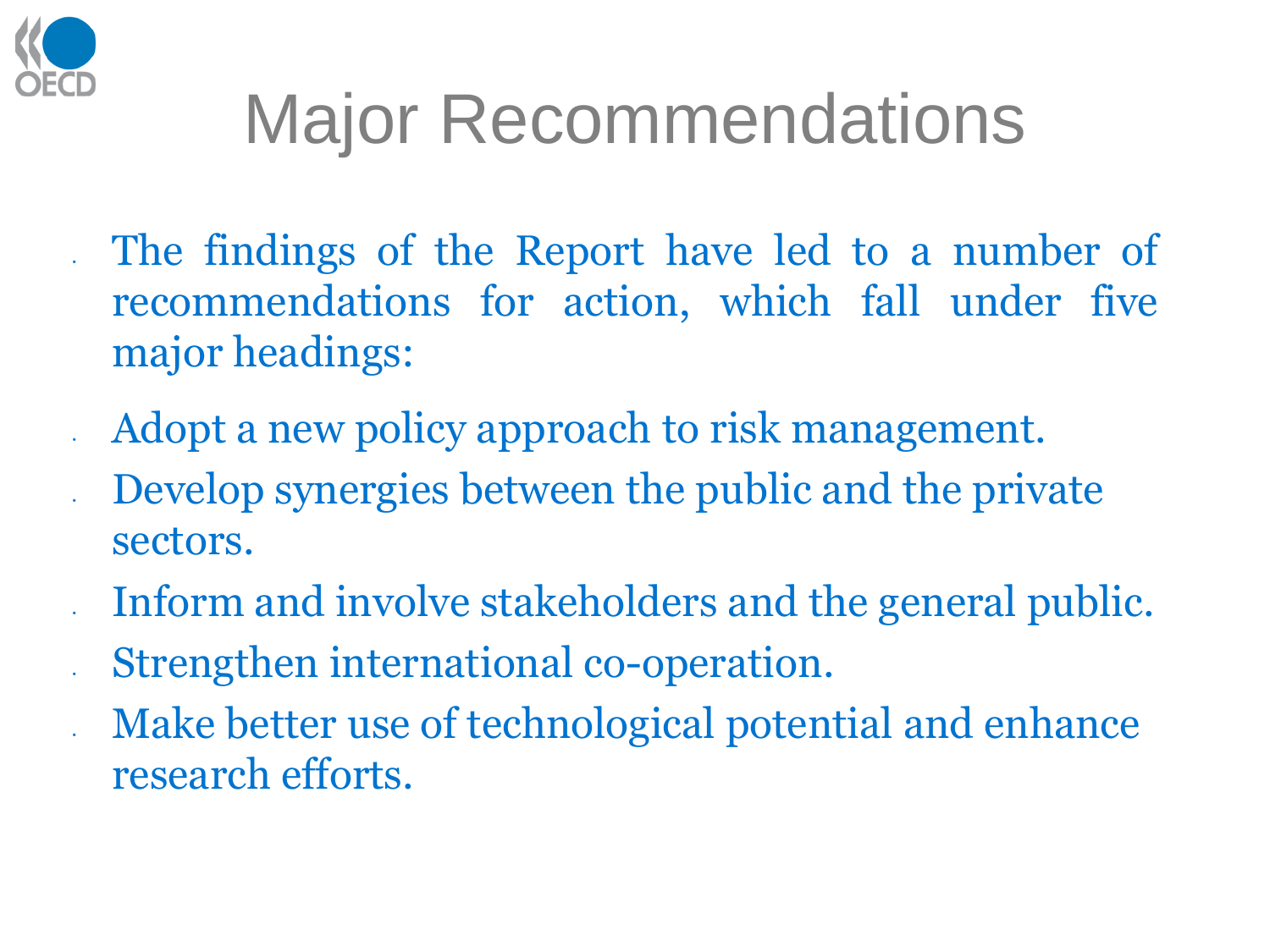

## 2- Large-scale Disasters: Lessons Learned



International Futures Programme 7 7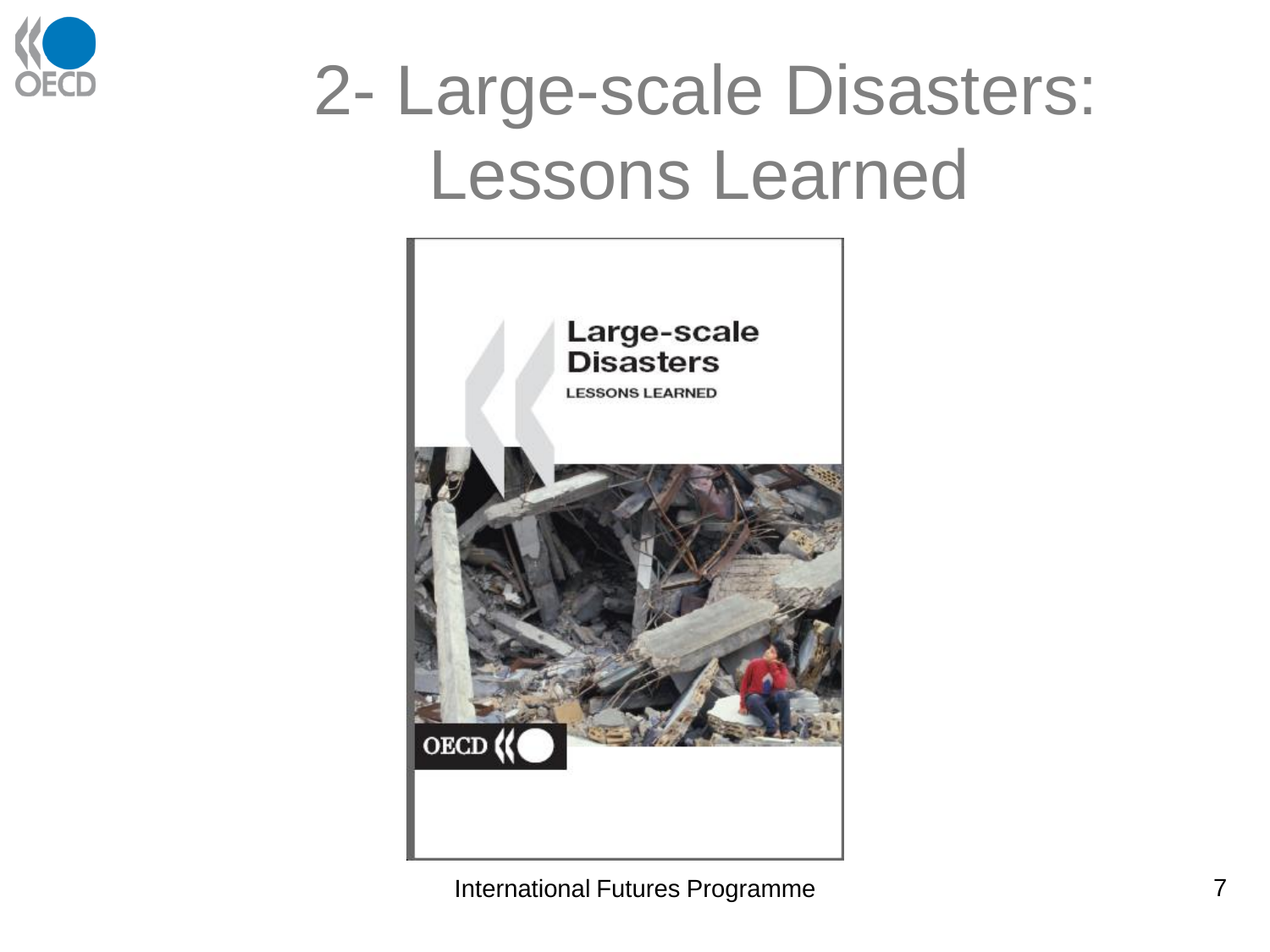

### 3-Country case-studies

Natural disasters Critical infrastructures

•Floods

•Economic approach to flood management

•Earthquakes

• Information security Tunnel safety Vulnerability assessment for CIP

• Safety of the elderly

• Information needs of ethnic minorities

Protection of vulnerable segments of the population<br>  $\frac{1}{2}$  Assessment/Emergency

• Civil protection department

•All-hazards risk management

management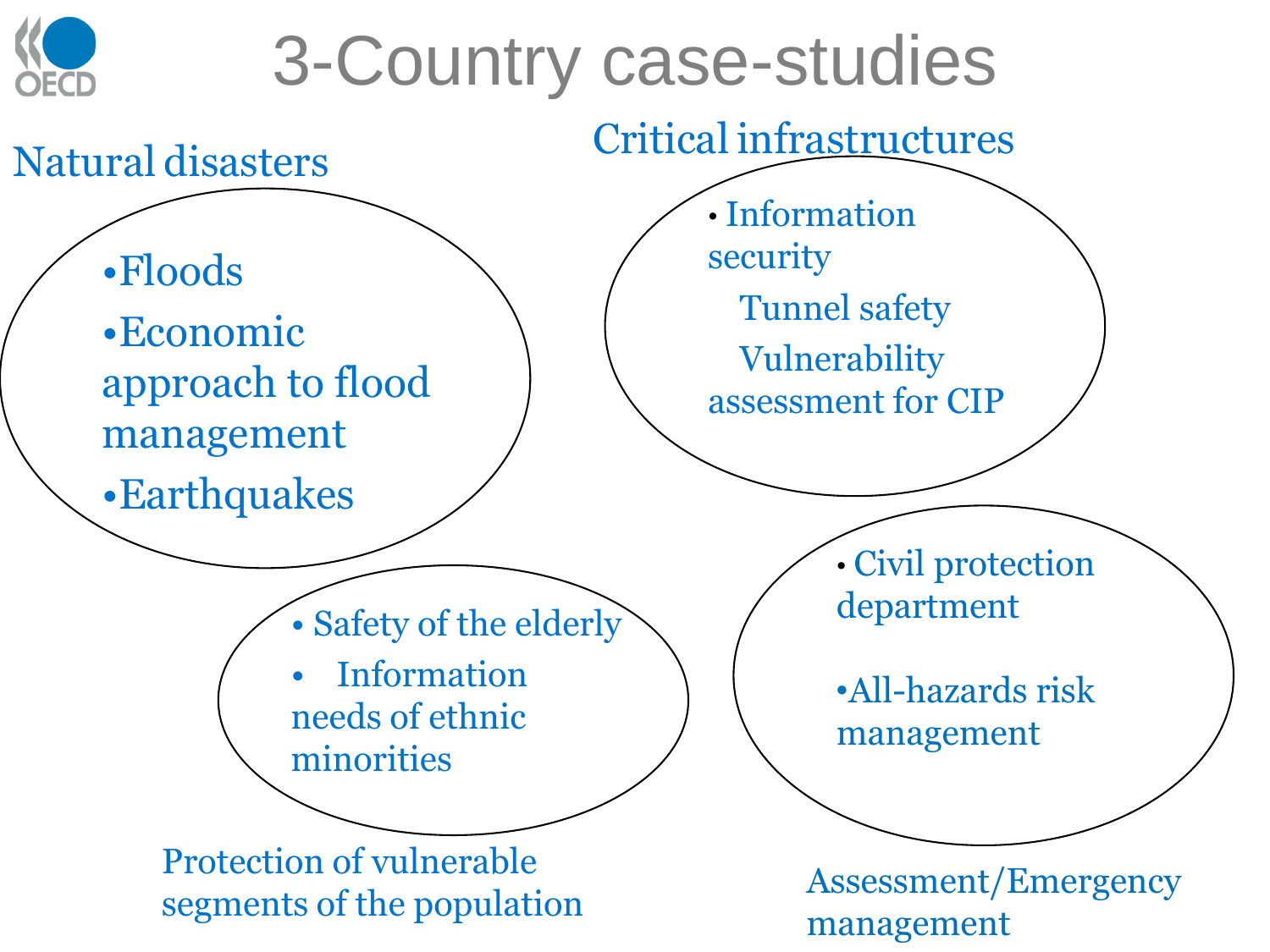

### 4- Best practices

• U.K.: Civil Contingencies Secretariat

• Japan: Cabinet Office

• Singapore: Strategic Planning Office, National Security Coordination Secretariat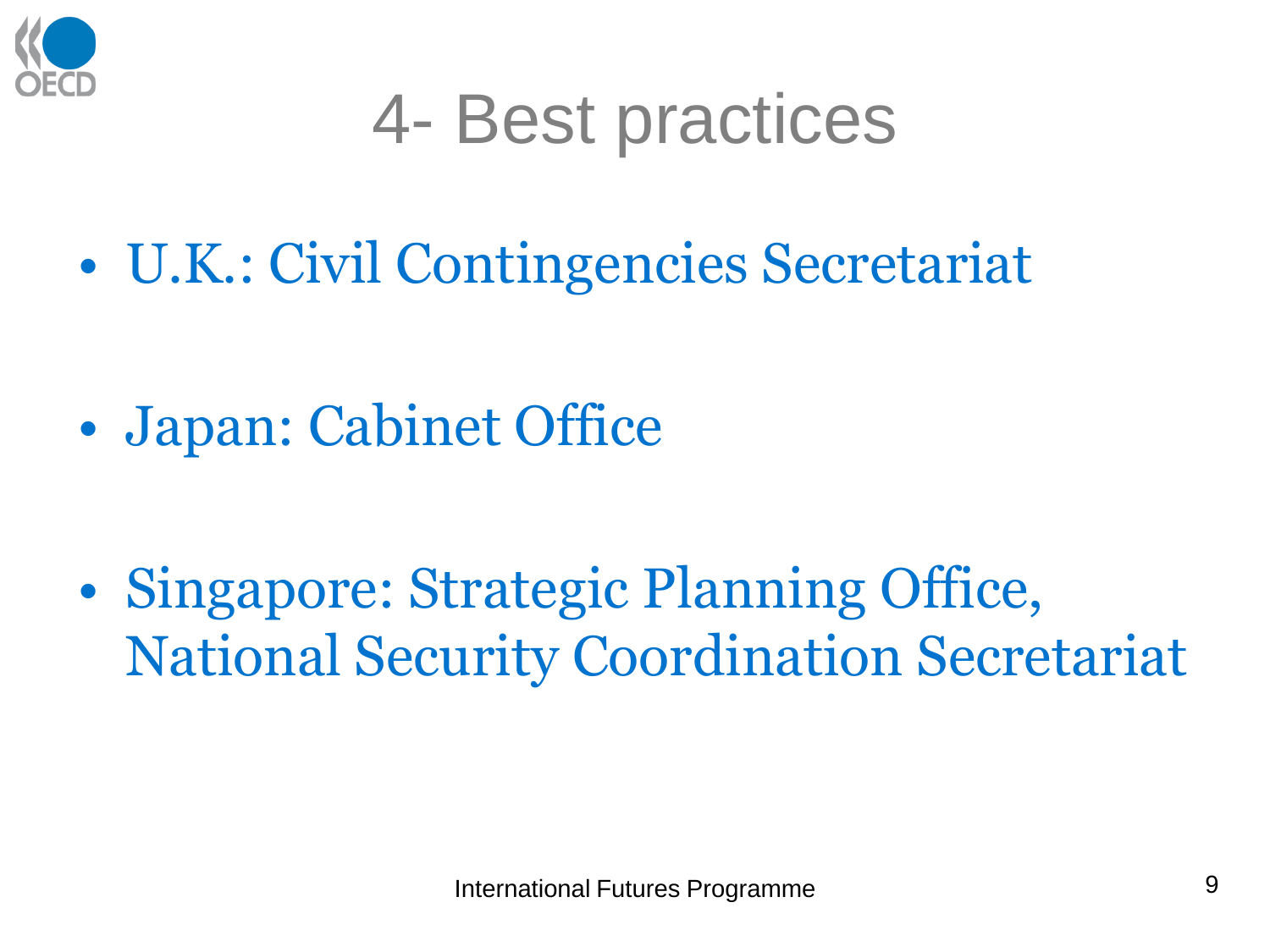

 $\cdot$ 



#### Graph 3: United Kingdom- National Risk Assessment- Illustrative Risk Rating Matrix $^{23}$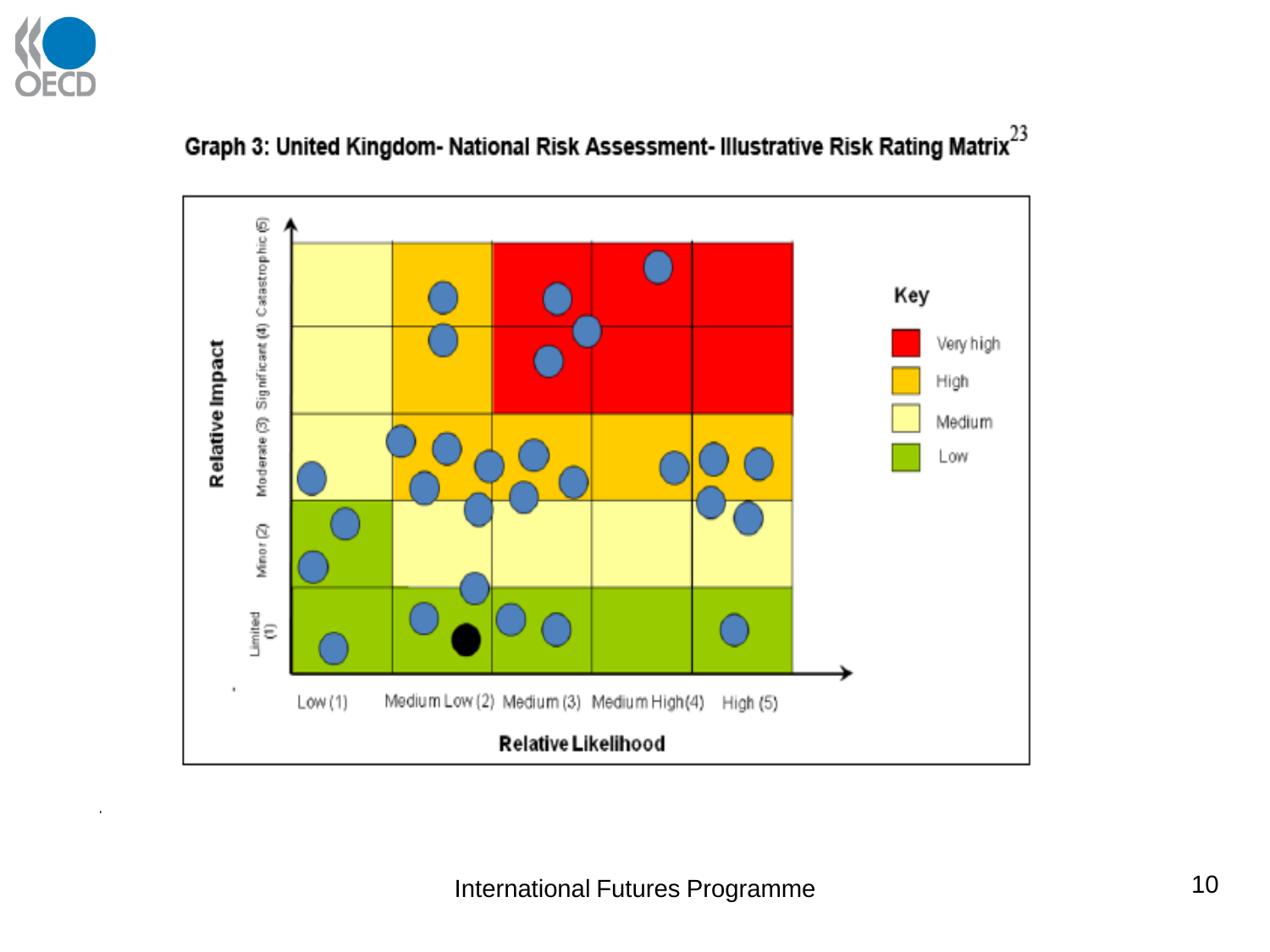

#### Cabinet office, Government of Japan, Disaster Management in Japan, OECD, 2009

Figure 2.3. Central Disaster Management Council

|         | Inquiry                                                                                          | Report                                                                                                                                                                                                                                                   | Offer Opinion |
|---------|--------------------------------------------------------------------------------------------------|----------------------------------------------------------------------------------------------------------------------------------------------------------------------------------------------------------------------------------------------------------|---------------|
|         |                                                                                                  | Central Disaster Management Council                                                                                                                                                                                                                      |               |
| Chair   | Prime Minister                                                                                   |                                                                                                                                                                                                                                                          |               |
| Members | Minister of State for Disaster<br>Management and all Cabinet<br>Ministers (less than 17 persons) | Heads of Designated Public Corporations<br>Governor of the Bank of Japan<br>President of Japanese Red Cross Society<br>President of Nippon-Hoso Kyokal<br>(Japan Broadcasting Corporation)<br>President of Nippon Telegraph and<br>Telephone Corporation | Experts       |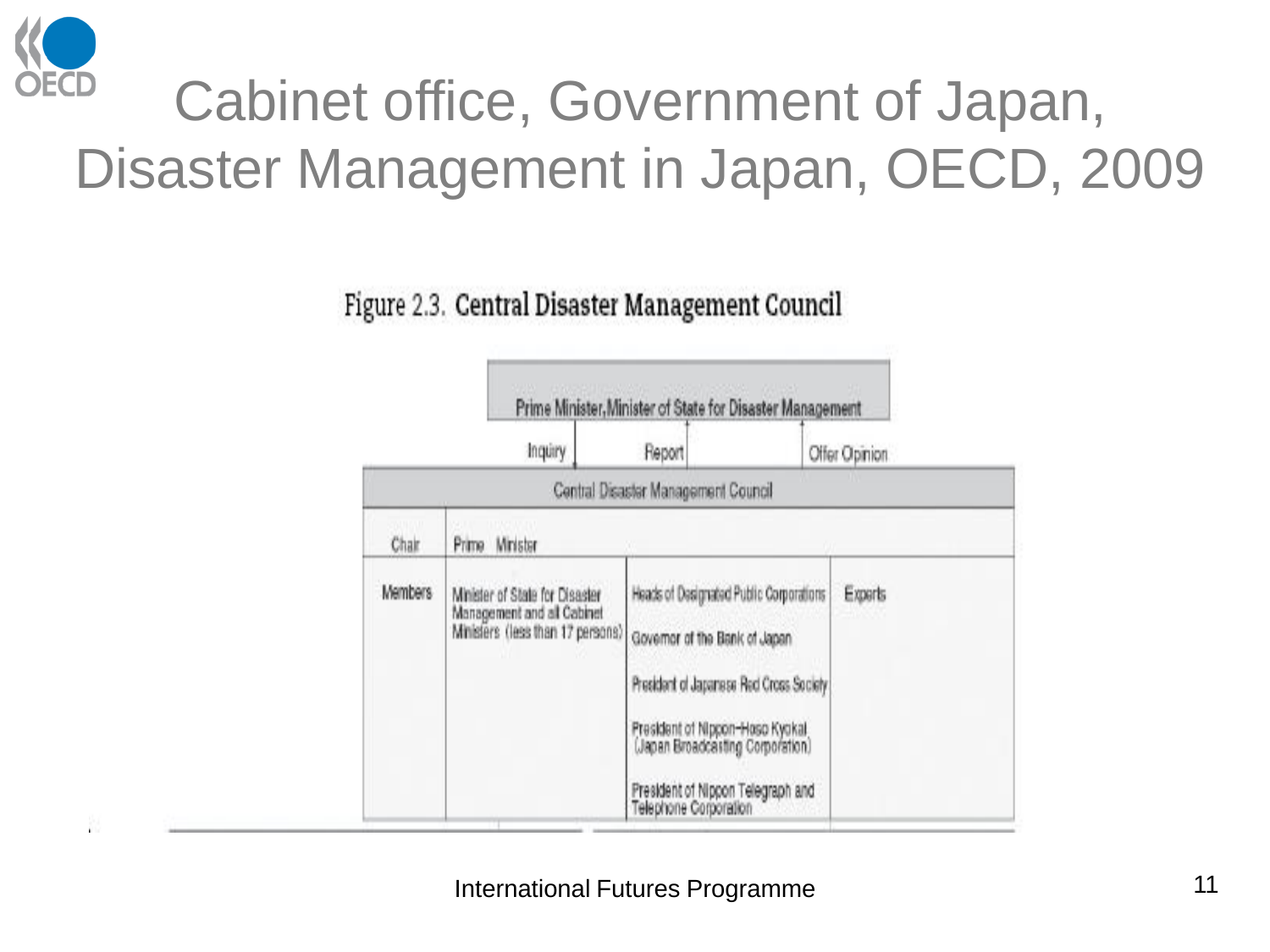

#### Singapore's Risk Assessment and Horizon Scanning Programme

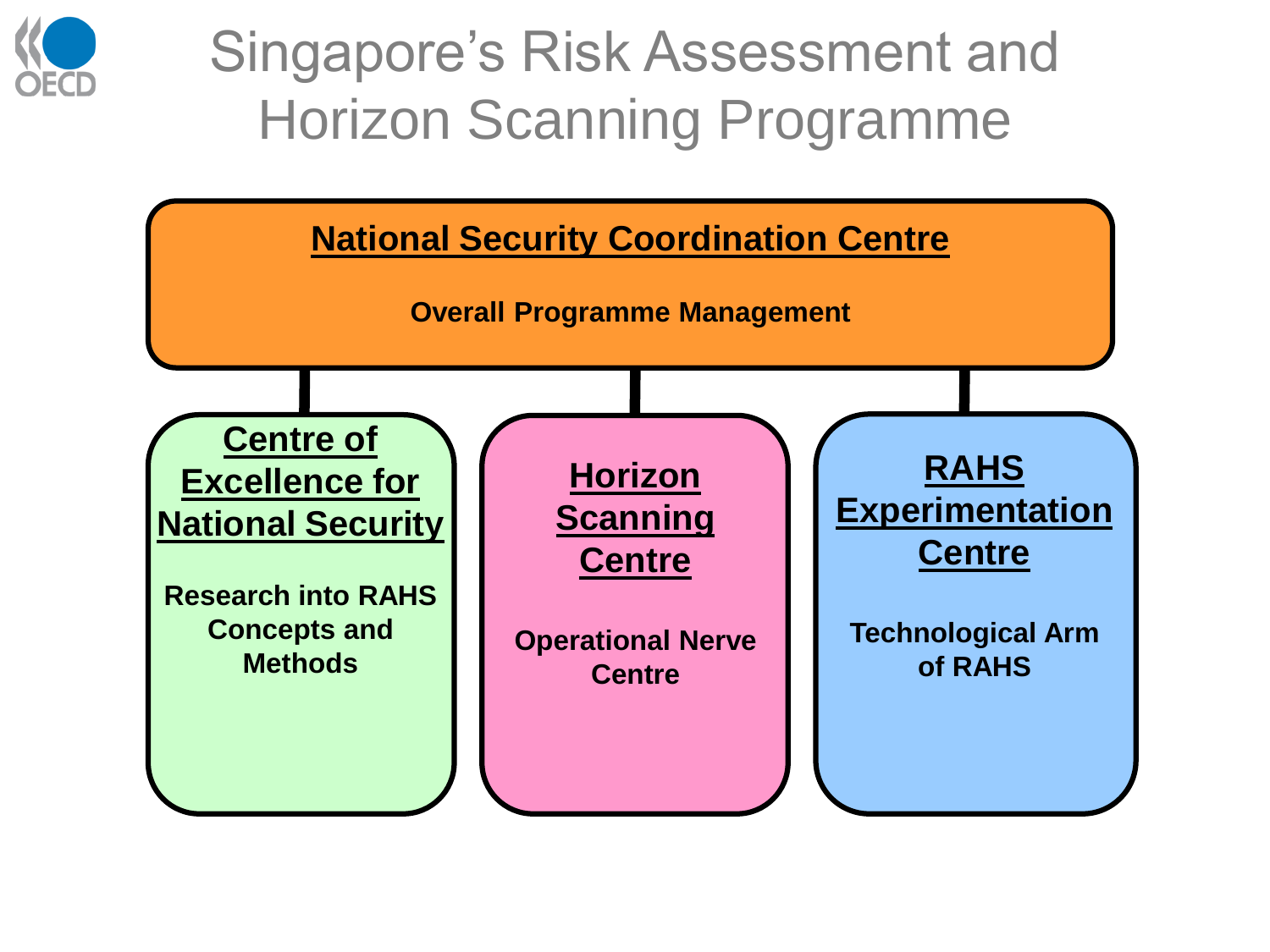

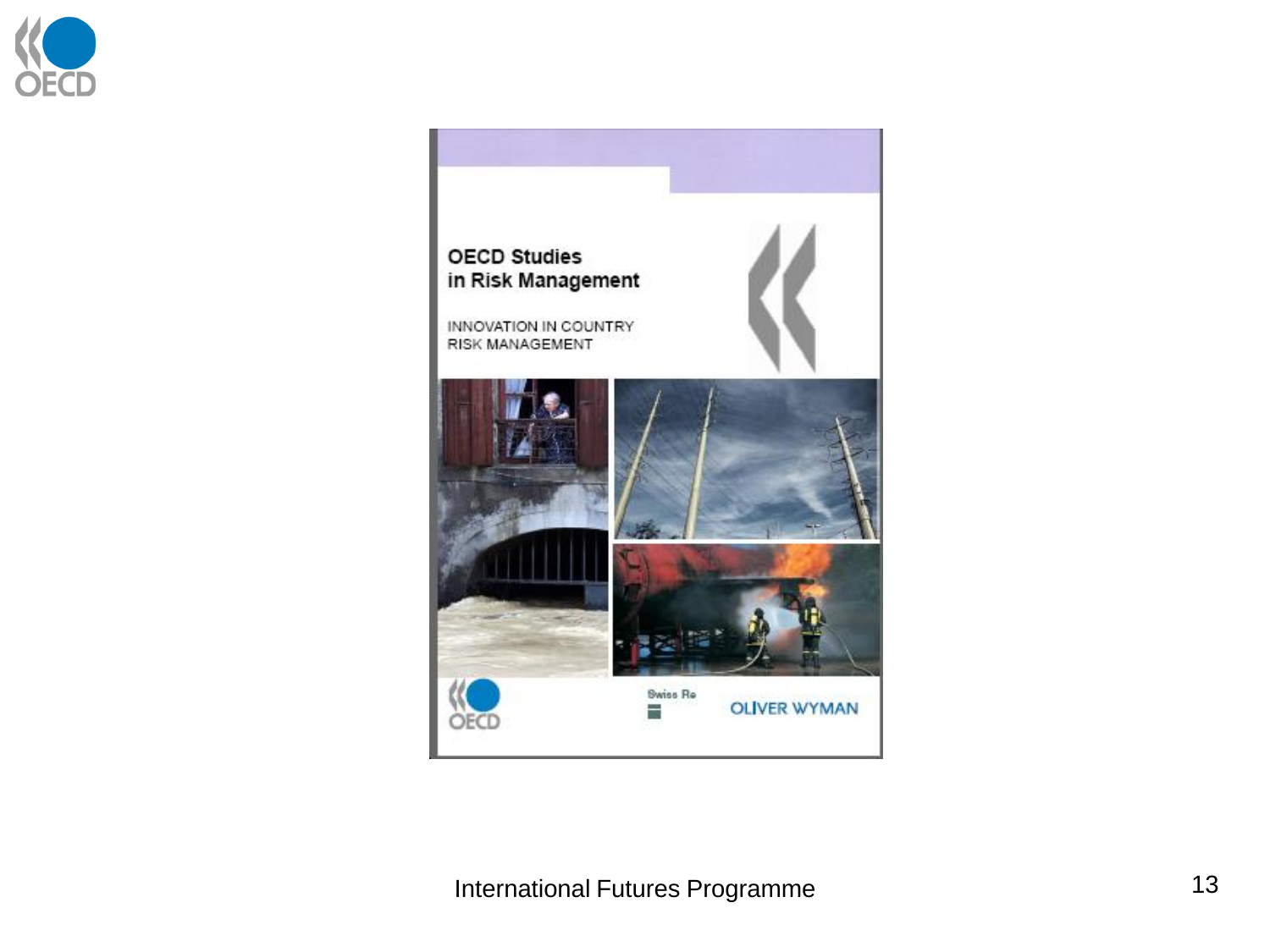

### Implications:

- Political will to change/adjust at Cabinet level of governments
- Issue of prioritisation
- Importance of link with financial resources (Treasury)
- Role of education/training across departments
- Transfer of risks/regulations/private sector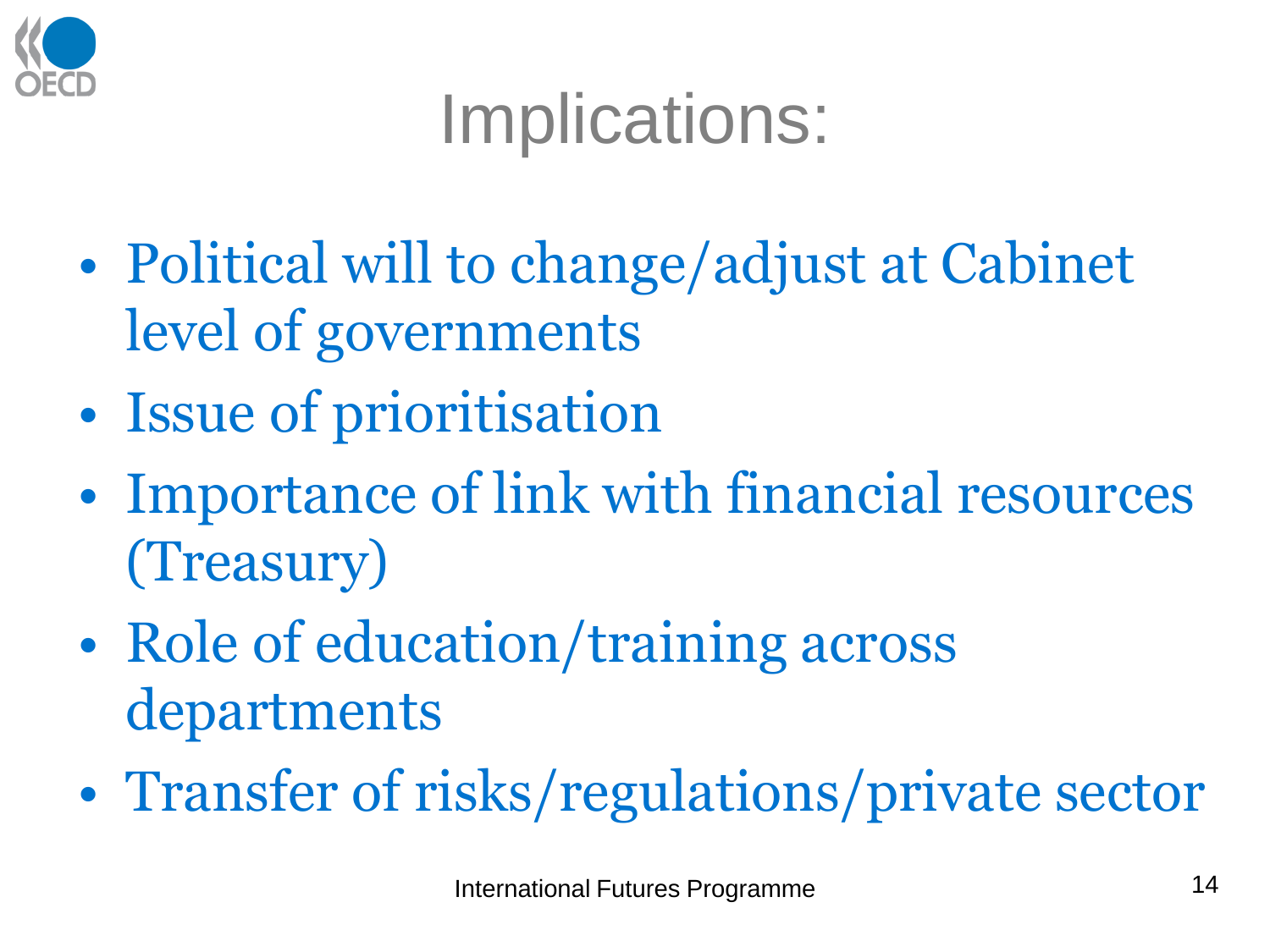**NE Policy domains potentially benefiting** from strategic foresight:

- Risk management policies
- Strategy for growth: « green growth »...
- Urban planning, infrastructure
- Reform of key social policies/safety nets: healthcare, education, housing...
- Creation of favourable regulatory context for innovations (bioeconomy...)
- E-government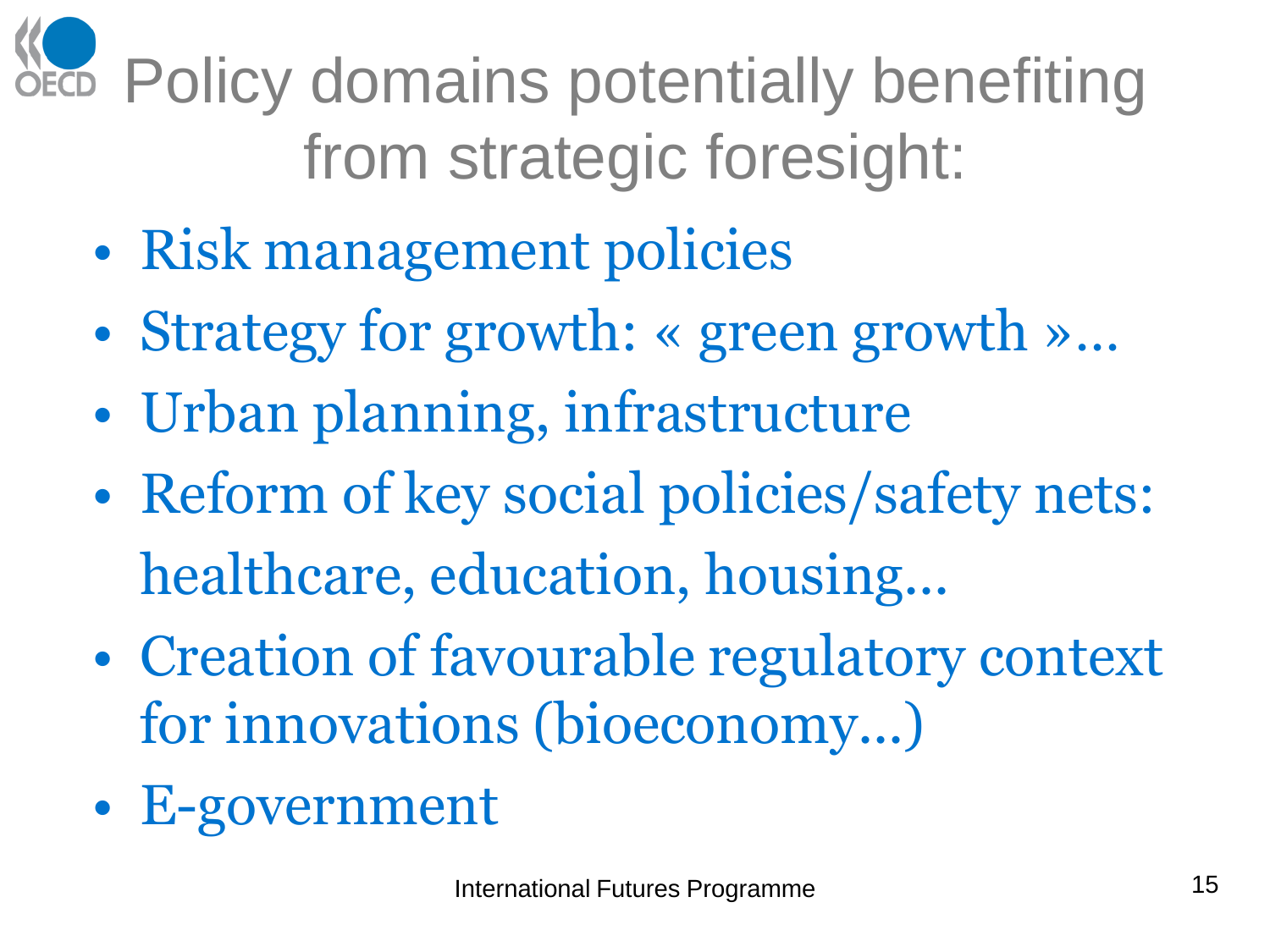

# 5- Future Global Shocks

OECD Futures Project: 2009-2011

- -new risk landscape
- -propagation/domino effects
- -threshold, criticality, tipping points
- -triggers for intervention by governments
- -how to improve resilience
- -role of actors, private sector, citizens...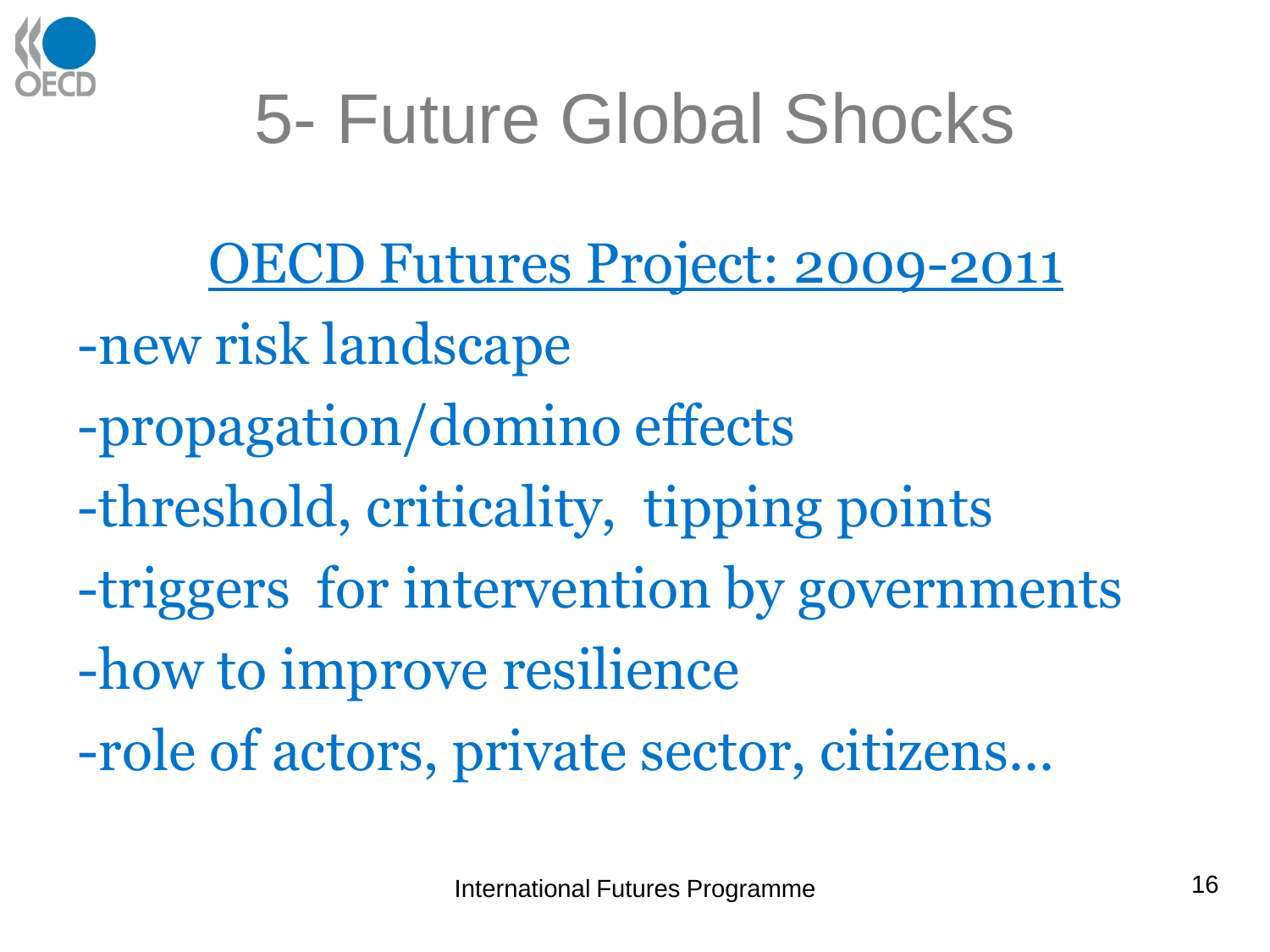# **NEG Status of Futures Project on FGS** as of June 14th 2010

- Meeting of the Steering Group on June 11, 2010
- Discussions about 4 case studies: future pandemics, financial crises, cybersecurity, social unrest…
- Methodologies: taxonomies, models, data, simulations..
- Oucomes: a) research agenda, b) policy options, c) toolbox
- Final report (OECD publication) : June 2011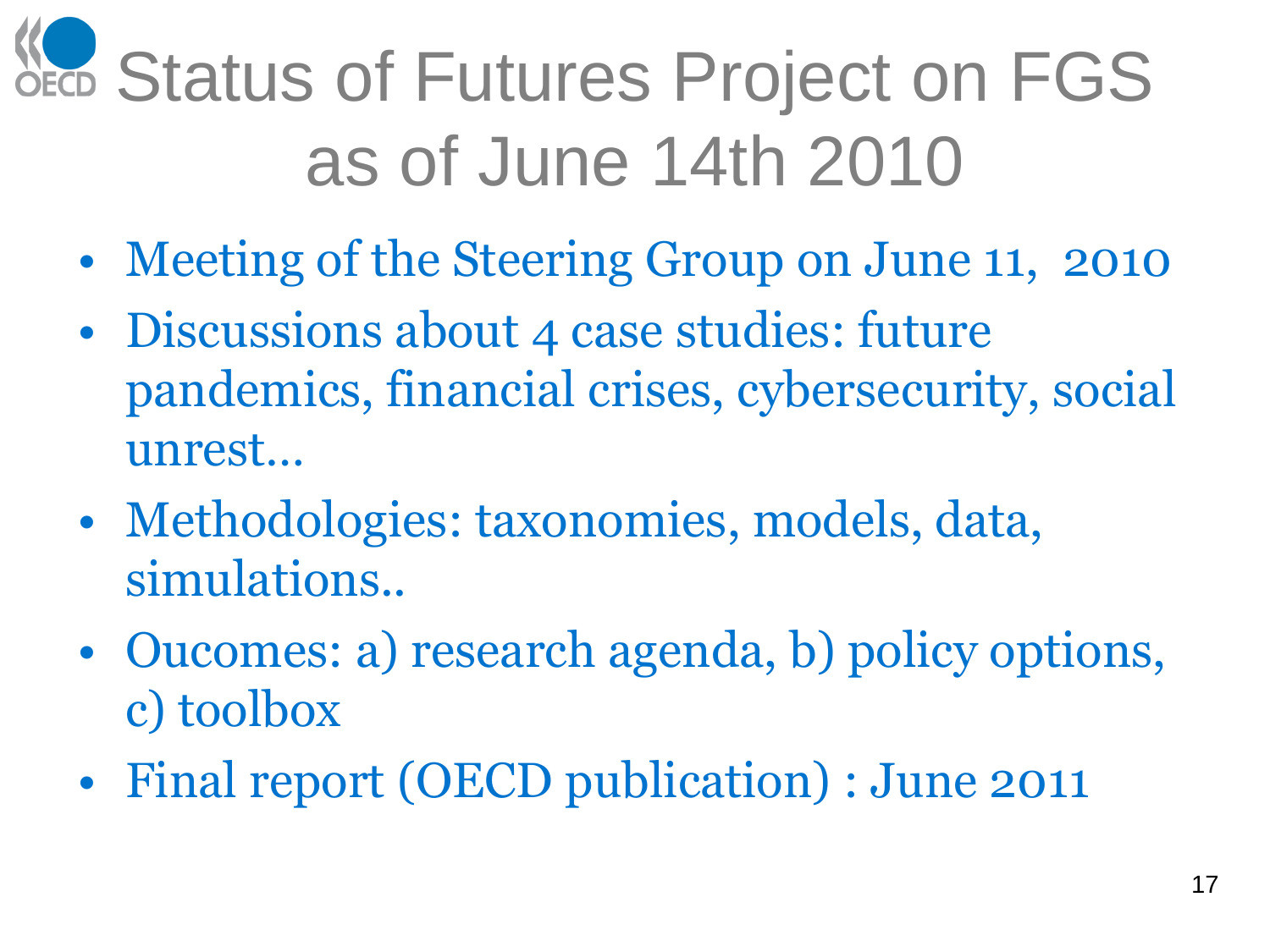

# References (OECD publications)

- Emerging Risks in the 21st Century (2003)
- Large Scale Disasters (2004)
- Norway (2006)
- Sweden (2007)
- Japan (2009)
- Innovation in country risk management, (2009)

### upcoming: Italy (DCP) , France: Loire basin (2010)